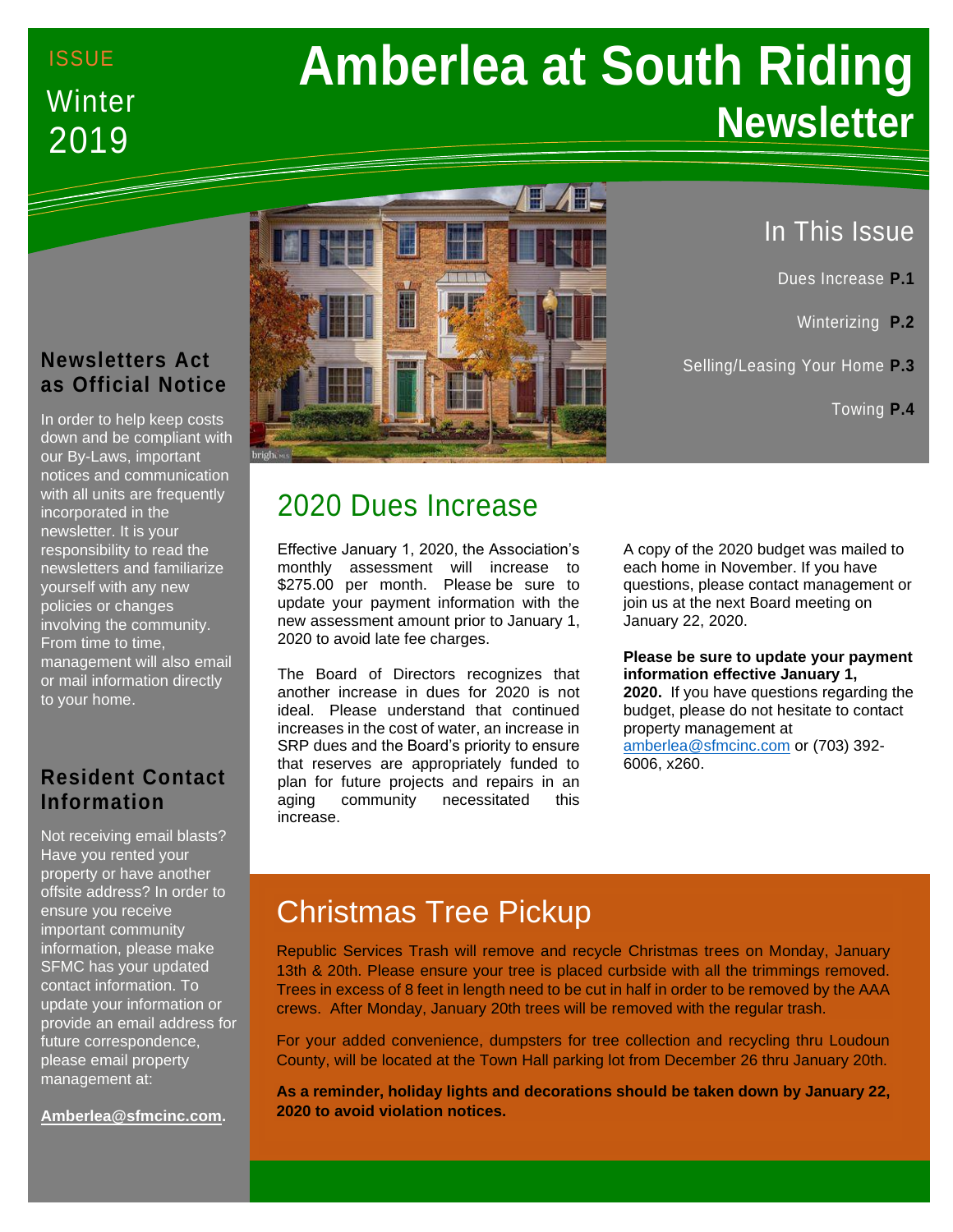# **Next Board of Directors Meeting**

**Wednesday** January 22, 2020 6:30 PM South Riding Center 42420 Unicorn Drive South Riding, VA 20152

# **Other Upcoming South Riding Events**

- Jan 16<sup>th</sup> & March 10<sup>th</sup> 7pm Bingo Night
- Jan 30<sup>th</sup> Green Homes **Contest**
- $\bullet$  Jan 30<sup>th</sup> Focus Group
- Feb  $7<sup>th</sup>$  7pm Adult Comedy Show

*For more information, visit [www.southriding.net.](http://www.southriding.net/)*

# **IS YOUR HOME PREPARED FOR**

# Winterizing Your Home

The temps are dropping, and winter is here. Now is the best time to start winterizing your unit. Properly winterizing will help prevent hose bibs from freezing, pipes from bursting, potential flooding and water damage to your home, and other unnecessary expenses for which you may be responsible.

To winterize your hose bibs, follow these steps:

- Shut off the front and rear water valves located in the downstairs utility closet (near the water heater).
- Remove all exterior hoses from the hose bibs.
- Open the exterior hose bibs to drain any water left in the pipes.
- If your hose bib has a black plastic O-ring, it should be pulled upward to release trapped water.
- Leave your hose bibs open all winter.

Please contact SFMC if you have any questions or concerns.



Please **slow down** and be mindful of children at play, owners walking their pets, and neighbors out and about. The speed limit throughout the Amberlea is 25 MPH.



**Parents, please take a moment to discuss safety with your children and remind them not to play in the streets, alleyways, and other residents' driveways and lawns.**

# Architectural Modification Requirements

With the popularity of Ring and Nest doorbells, security systems, storm doors, and keypad door locks, it is important to note that per the Association bylaws, all exterior modifications must be approved by the Board prior to installation. Owners must submit an Architectural Modification Request Form which outlines the desired change and includes signatures of neighboring

units. The Application should also include pictures of any items being installed or replaced and the install location.

All exterior trim must match. For example, if you have a brass door handle, the keypad lock must also be in a brass finish. Storm door hardware must match that of the main door (handle, lock, and kick plate). Storm doors

must be white or match the color of the entry door with full-view glass (no etching or screens are permitted).

If you have already installed one of these items and have not submitted an arc mod form, please do so immediately to avoid receiving a violation. Please contact management with any questions or concerns.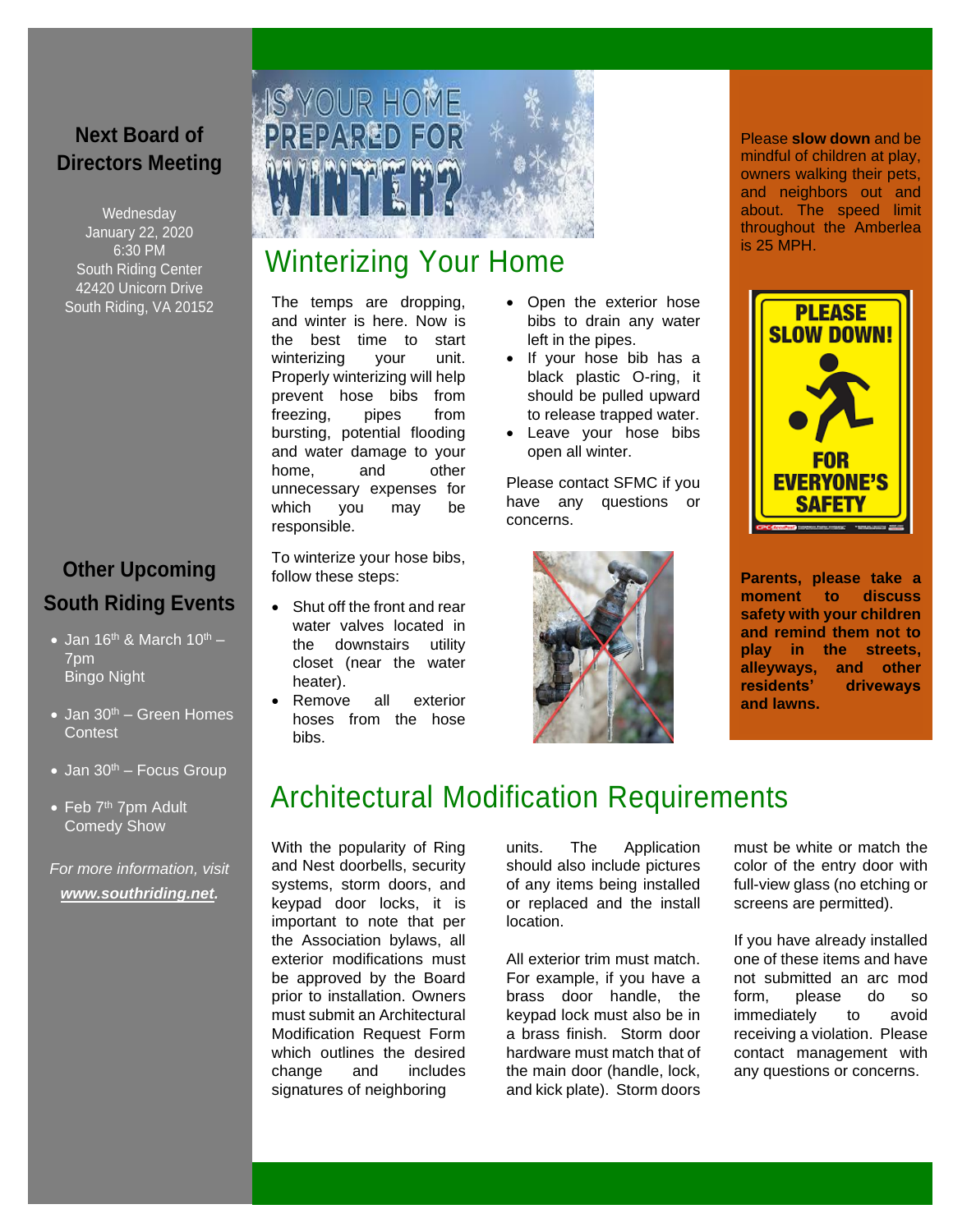

# Selling or Leasing Your Home?

With property values on the rise and summer approaching, more units are being listed for sale or for rent. As a condominium, there are certain restrictions and procedures that must be followed when selling or leasing your unit.

#### **Selling Your Unit**

Please contact SRP for HOA documents and SFMC to order the resale packet. These items are also available on the respective websites. All units must undergo a resale inspection prior to settlement. This ensures any architectural modifications are documented and that no outstanding violations exist prior to new ownership. If you plan to sell your home and have questions regarding the resale process, please contact management at [amberlea@sfmcinc.com.](mailto:amberlea@sfmcinc.com)

#### **Leasing Your Unit**

All unit owners who wish to lease their unit **must receive approval from the Board prior to leasing** the unit. This applies to all leases: new requests, releasing to new tenants, and/or extensions of current leases. Applications should be submitted at least **45 days** prior to the leasing of a Unit or extension of a

current lease for Board review. All lease requests must be made in writing and must include a copy of the intended lease to be used. Leasing approvals are at the sole discretion of the Board.

If at any time the current number of leases **exceeds 35%** of all units, the **Board shall deny** the request to lease. In the case of a hardship, the Board may make special exceptions if certain conditions are met.

#### **General Lease Reminders**

- No unit shall be used for transient or hotel purposes or for a period of less than six months (Airbnb, VRBO, short term rental).
- No portion of a unit, other than the entire unit, shall be leased for any period.
- Unit owners are responsible for providing copies of all Condominium Instruments to tenants before the tenant moves in. Unit owners are responsible for ensuring that tenants abide by these Instruments and are jointly responsible for any damage to Common Elements.
- Unit owners must provide their off-site address, email and phone number for any period in which they are not occupying the unit.
- Unit owners are responsible for notifying management when a Unit is no longer being leased and/or upon the termination of a lease.

## **Getting To Know Your Neighbors**

Do you know your neighbors? How long have you lived next door? Part of living in a neighborhood is a sense of community. Take a few minutes to say hello or give a wave when you pass a fellow neighbor. Introduce yourself to new neighbors as they move in. Pull up their trash can from the curb as your grab your own. Help them shovel out during the next snow storm. A little kindness goes a long way and could make someone's day. Getting to know your neighbors is also a great way to provide an extra level of security to our community.

## **Lights on for Safety**

With the shorter days and less daylight, please consider leaving your front and rear lights on. This better illuminates the neighborhood, makes it easier to get your door unlocked and opened at night in the dark, helps your home be more easily identified by emergency responders and delivery drivers, and may deter theft.



# **UTILITY CLOSET ACCESS**

The utility closets at the end of each row of homes contains the Verizon box and Novec electric meter for each unit. These closets are locked at all times for the safely of residents and the equipment housed in them. At times, vendors may need access to the closets. If you have an appointment scheduled with Verizon or Novec in which they will need access to the closets, **please notify management the day before access is needed** and they will be happy to assist with unlocking the door. You can reach SFMC at 703-392-6006 x260 between the hours of 9am - 5pm Monday – Friday or by email at [amberlea@sfmcinc.com.](mailto:amberlea@sfmcinc.com)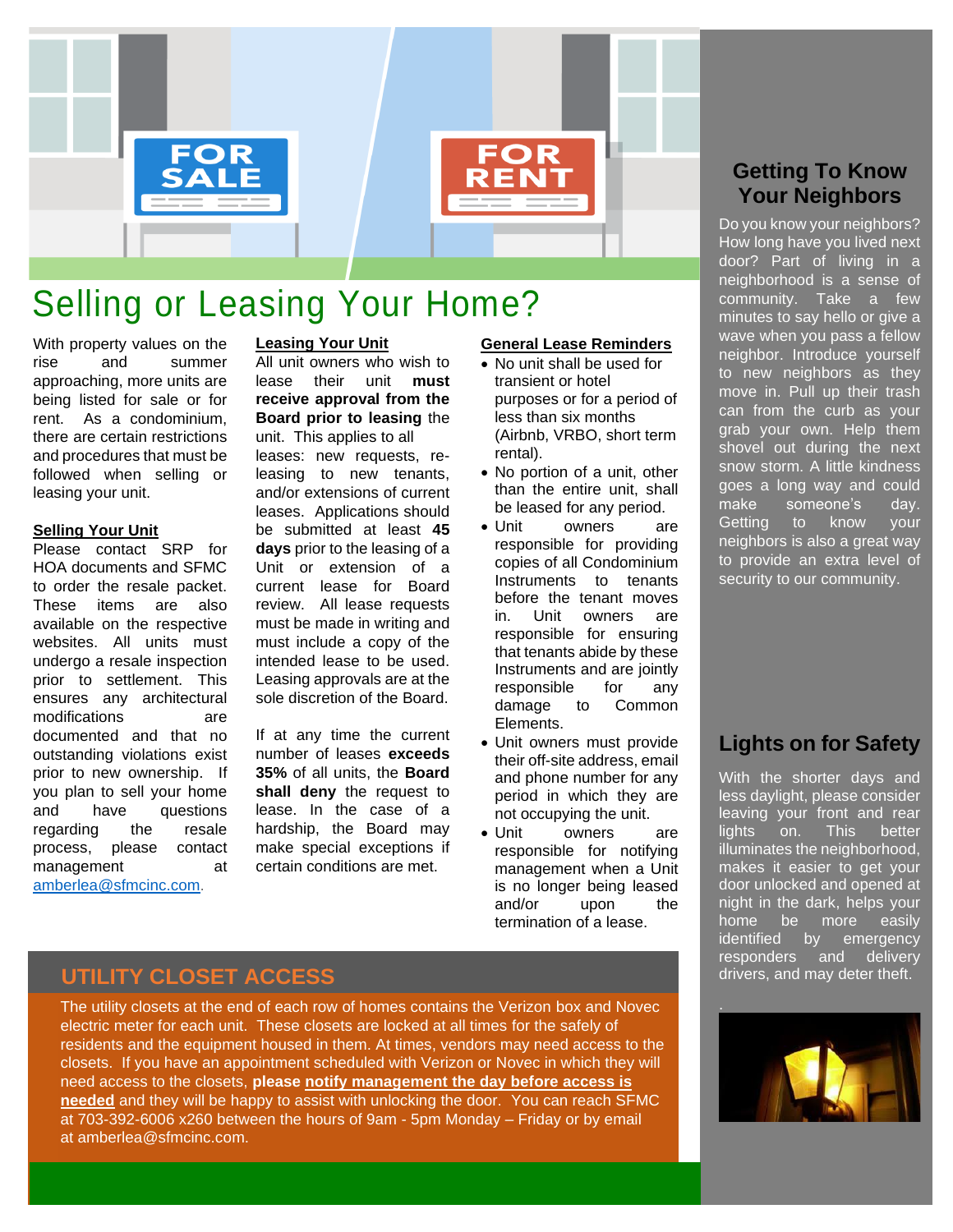## **Trash / Recycling**

As a reminder, trash pickup takes place on Mondays and Thursdays. Recycling is picked up only on Thursdays. All trash must be secured in the provided receptacles and placed curbside. No trash bags should be placed directly at the curb or left outside. Receptacles must be brought in the same day as pickup.



# Towing Enforcement

The Board of Directors will be hiring a new Towing Company in January 2020.

For larger items, please contact AAA or other removal service companies to schedule a special pickup and removal. All large items must be placed in the rear of units. No one wants to see a couch in front of their homes.

# **Car Towed? Know Your Rights**

While having your car towed is a dreadful situation for anyone, you should be aware of VA state laws that tow operators must adhere to. Loudoun County does not have a tow ordinance so operators must follow VA state guidelines, including:

- They must accept credit card payment.
- They cannot charge excess fees for vehicles over a certain weight.
- The standard tow fee shall not exceed \$150, additional fee of \$25 applies if a vehicle is towed between 7 PM – 8 AM, and/or \$25 if towed on Sat, Sun, or holiday. No more than two of those fees shall apply.  $(EX.$  Sat tow at midnight =  $\$150 + \$25 + \$25 = \$200$ .
- No additional storage fees for first 24 hours.

You may see a new towing company in the community. The Board is contracting a new towing company to enforce the parking resolution in our community. The Association asks that residents be mindful and respectful of others when parking in the community. Residents are advised that garages and driveways should be utilized before parking on Common Elements. Unit owners are responsible for ensuring that their tenants and/or guests comply with all the parking restrictions.

Residents should familiarize themselves with the current Parking Resolution, R-2018- 04.

Key Highlights:

- No unit shall park more than one (1) vehicle on any common element or parking space (with the exception of driveways) without prior written consent from the Board.
- No garage shall be used in any manner which would prevent the parking of the number of vehicles that such garage is designated to accommodate.
- All vehicles must conform to Commonwealth of Virginia and Loudoun County codes, ordinances, and statutes. All vehicles must bear current license plates, registrations, and sticker and certifications as required by the Commonwealth of Virginia and Loudoun County.
- Vehicles must be parked wholly within the space lines.
- Vehicles must be parked within two feet of the curb and with the right side of the vehicle adjacent to the curb.
- No Vehicle should be parked in an area designated as a No Parking area, either by sign, painted curb or other means.
- No vehicle shall remain parked on common elements or parking space (except driveways or garages) for more than 7 days. Any vehicle left idle in excess of 10 days will be considered abandoned.
- A vehicle shall be deemed to be a junk or derelict vehicle if it does not display valid state license/registration or inspection sticker or if it is missing any necessary parts, such as, but not limited to, tires, wheels, engines, door, truck, hood, wrecked or smashed body parts, etc. that are necessary for the operation of the vehicle on the public or private streets.
- The Association shall have the authority, but not the obligation to issue a warning notice to vehicles in violation of the parking policy. Vehicles in violation of the resolution and Condominium Instruments are subject to being towed at the owner's risk and expense.

**Please note, the Association pays no money to the tow operator for their services and receives no portion of any fees collected by the tow operator for any cars towed.** 

Residents will be provided with the new tow operator contact information once the contract is finalized.